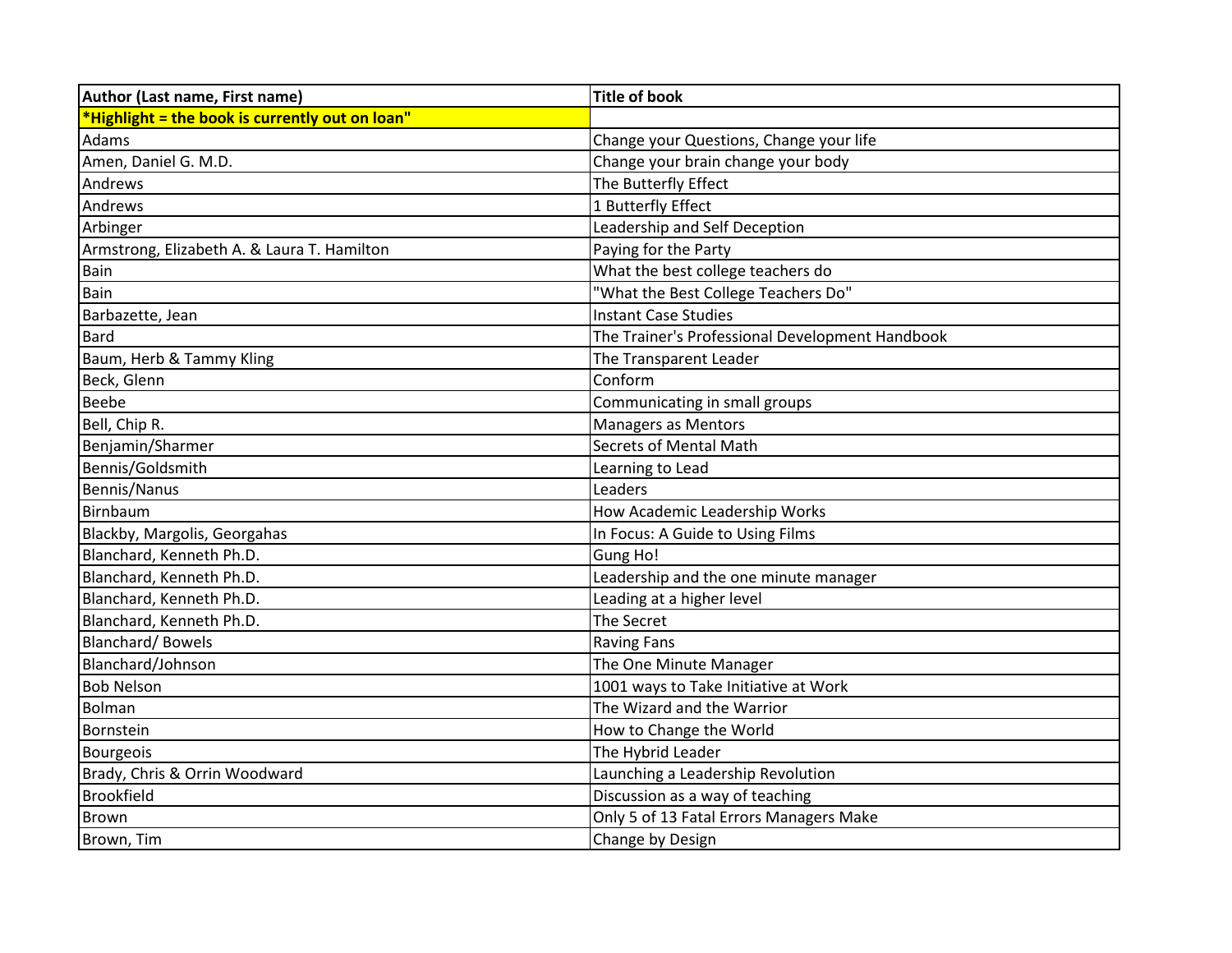| Brown, W. Steven                     | 13 Fatal Errors Managers Make                             |
|--------------------------------------|-----------------------------------------------------------|
| <b>Bryson</b>                        | Strategic Planning for Public and Nonprofit Organizations |
| Burg, Bob & John David Mann          | Go-givers Sell More                                       |
| <b>Burn</b>                          | Assessments A to Z                                        |
| <b>Burton</b>                        | Coaching with NLP for Dummies                             |
| Byham/Cox                            | The Lightning Of Empowerment                              |
| Carnegie, Dale                       | Lifetime Plan for Success                                 |
| Cashman                              | Awakening the Leader Within                               |
| Cashman                              | Leadership from the Inside Out                            |
| Cashman                              | Awakening the Leader Within                               |
| Cavert                               | The Chji Guidebook                                        |
| Chabris, Christopher & Daniel Simons | The Invidsible Gorilla                                    |
| Chaleff                              | The Courageous Follower                                   |
| Chamine, Shirzad                     | Positive Intelligence                                     |
| Chan, Janis Fisher                   | Academic Administration Guide to Meetings                 |
| Charan, R.                           | Know How                                                  |
| Cheldelin/Lucas                      | Academic Adminstration Guide to Conflict Resoultion       |
| Chiaravalle & Schenck                | <b>Branding for Dummies</b>                               |
| Chism                                | Stop Workplace Drama                                      |
| Cloud, Dr. Henry                     | The Power of the Other                                    |
| Collins & Roberts                    | Learning is not a Sprint                                  |
| Collins, Jim                         | Good to Great                                             |
| Collins/Roberts                      | Only One Learning is not a Sprint                         |
| Conaty, Bill & Ram Charan            | <b>The Talent Masters</b>                                 |
| Concity/Charah                       | Only One of "The Talent Masters"                          |
| Connors/Smith                        | How did that Happen                                       |
| Covey, Stephen R.                    | The 7 Habits of Highly Effective People                   |
| Covey, Stephen R.                    | The 7 Habits of Highly Effective People Personal Workbook |
| Covey, Stephen R.                    | The 8th Habit                                             |
| Covey, Stephen R.                    | The Speed of Trust                                        |
| <b>Cummins</b>                       | 52 Team Activities Using a Deck of Cards                  |
| Dana                                 | <b>Conflict Resolution</b>                                |
| Daniel & Coyle                       | The Talent Code                                           |
| Daniels, Aubrey C. & James E.        | Measure of a Leader                                       |
| David, Tim                           | <b>Magic Words</b>                                        |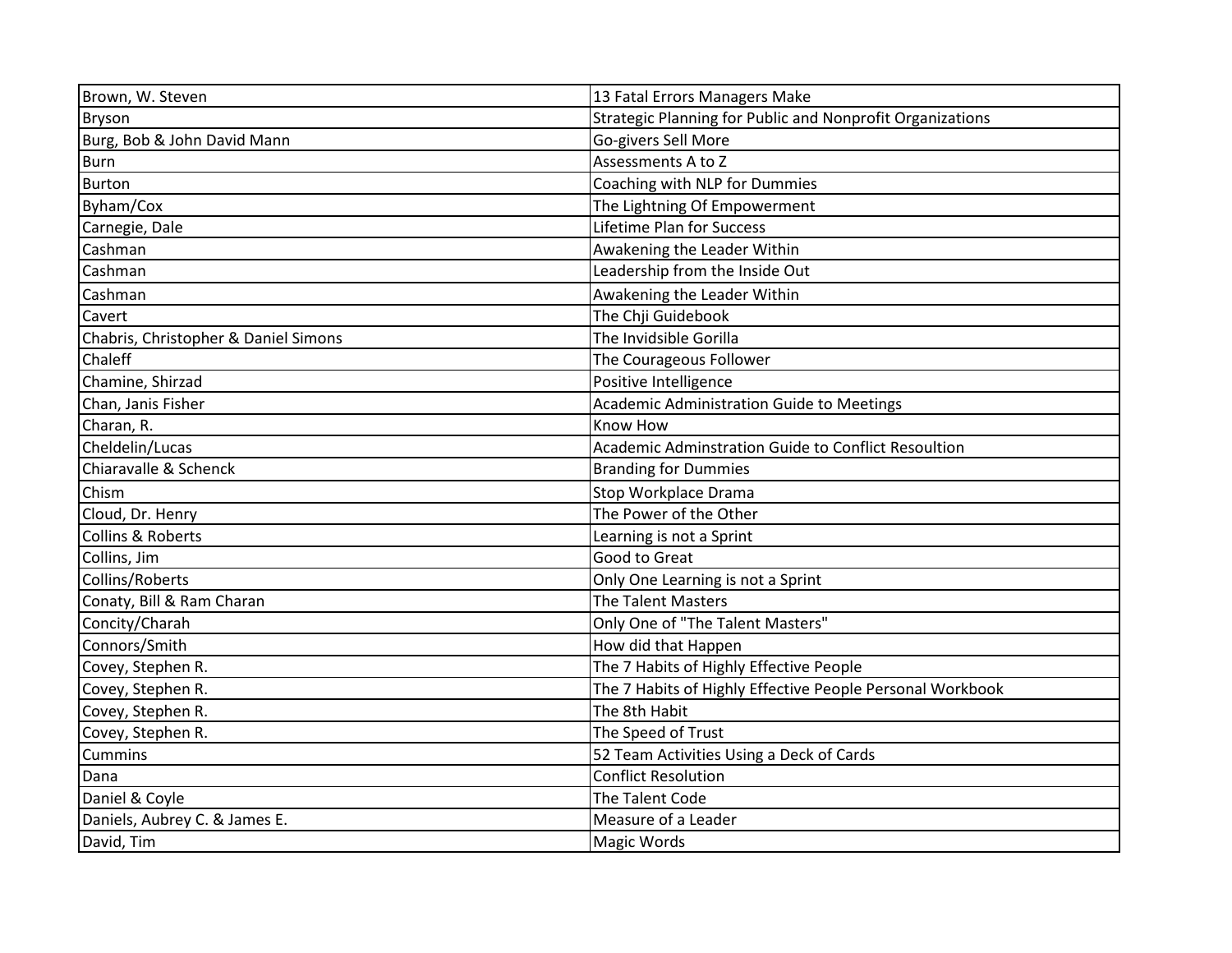| Davis/Denny/Miller                  | The Now Factors of College Success                     |
|-------------------------------------|--------------------------------------------------------|
| De Angelis, Barbara Ph.D.           | Confidence                                             |
| Denney                              | How to ZING! Your Life and Leadership                  |
| <b>DiMarco</b>                      | Good Guy                                               |
| Donald Miller                       | <b>Blue Like Jazz</b>                                  |
| <b>Donald Miller</b>                | <b>Through Painted Desserts</b>                        |
| Drape, J                            | Our Boys                                               |
| D'Souza, Dinesh                     | The End of Racism                                      |
| Durch, Elliot                       | Handbook of Competence and Motivation                  |
| <b>Dweck</b>                        | Self-Theories                                          |
| Ehrenberg                           | What's Happening to Public Higher Education            |
| Elmore, T                           | Habitudes                                              |
| Elrod, H                            | The Miracle Morning                                    |
| Elrod, H                            | Taking Life Head On                                    |
| Enelow                              | Best Resumes for a \$100,000 Jobs                      |
| Faulkner, Charles & Robert McDonald | NLP: The new technology of achievement                 |
| Feltbe, R                           | <b>Extreme Success</b>                                 |
| Ferguson                            | Finding Your Way Back To God                           |
| Ferriss, Timothy                    | The 4-hour Work-week                                   |
| Flowers                             | Diversity Issues in American Colleges and Universities |
| Fox, Alan C.                        | People Tools                                           |
| Fox, Alan C.                        | <b>People Tools For Business</b>                       |
| Fox, J                              | How to become a CEO                                    |
| Fraenkel & Wallen & Hyun            | How to Design and Evaluate Research in Education       |
| Gadeberg                            | <b>Raising Strong Daughters</b>                        |
| Gallo, Carmine                      | <b>Talk like TED</b>                                   |
| Gandhi, A                           | Gandhi for Youth                                       |
| Gay & Mills & Airasian              | <b>Educational Research</b>                            |
| George                              | <b>True North</b>                                      |
| George & McLean & Craig             | <b>Finding Your True North</b>                         |
| Gibbs                               | Gameplan for Life                                      |
| Givliani                            | Leadership                                             |
| Goldsmith & Lyons                   | <b>Coaching for Leadership</b>                         |
| Goldsmith, Marshall                 | <b>MOJO</b>                                            |
| Goldsmith, Marshall                 | What Got You Here Won't Get You There                  |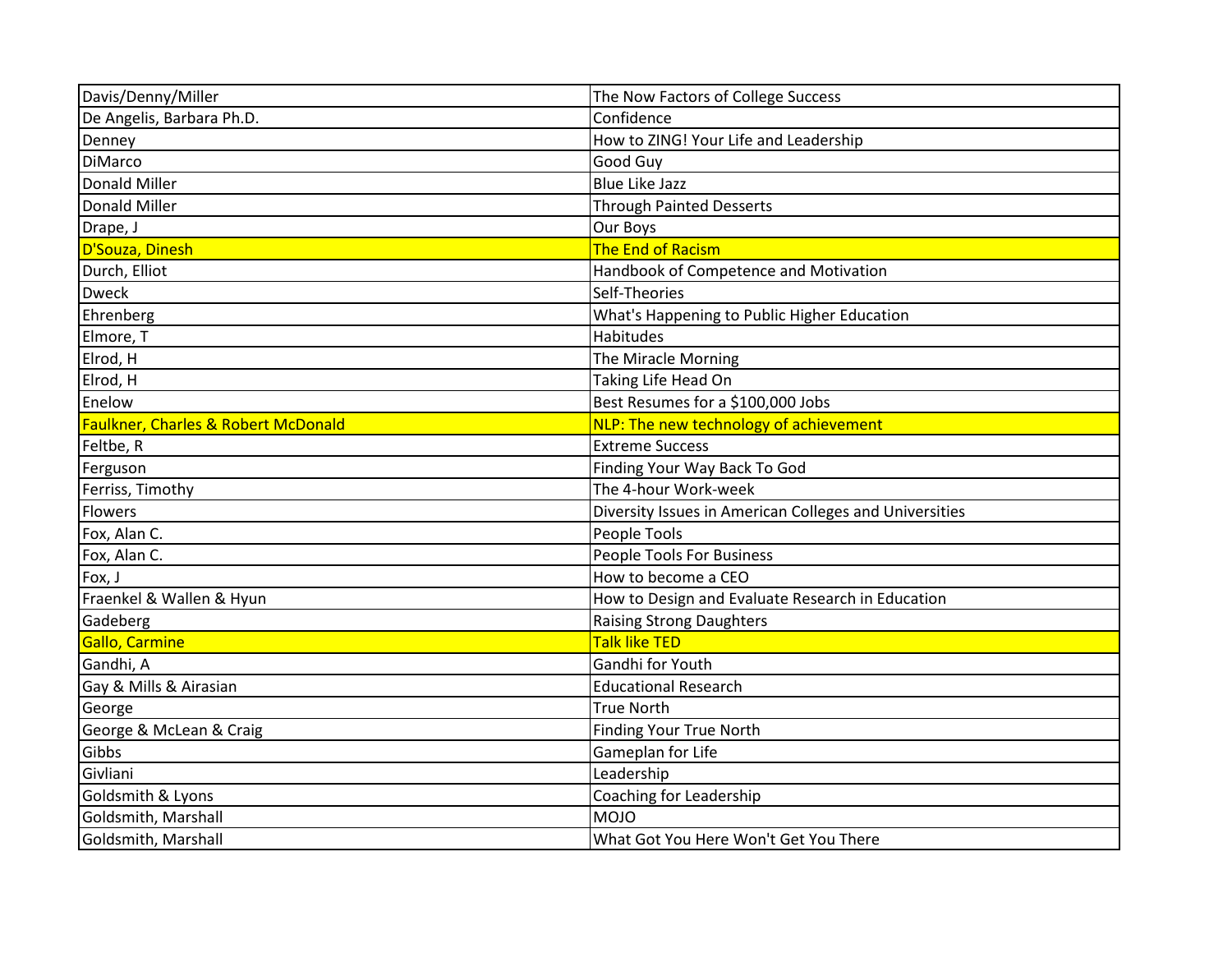| Gordon                                  | Soup                                             |
|-----------------------------------------|--------------------------------------------------|
| Gordon                                  | The No Complaining Rule                          |
| Gordon                                  | The Positive Dog                                 |
| Gordon                                  | The Seed                                         |
| Gordon                                  | <b>Training Camp</b>                             |
| Gordon                                  | There are 4 More "Soup"                          |
| Gordon                                  | Postive Dog                                      |
| Gordon                                  | The Seed                                         |
| Gostick, Adrian & Chester Elton         | The Orange Revolution                            |
| Graff/Birkenstein                       | "They Say/I Say"                                 |
| Heath, Chip & Dan                       | Made to Stick                                    |
| Heath, Chip & Dan                       | Switch                                           |
| Heifetz & Linsky                        | Leadership on the Line                           |
| Hesselbein & Goldsmith                  | The Leader of the Future 2                       |
| <b>Hicks</b>                            | Leader Shock And How to Triumph Over It          |
| Hill                                    | How to Think Like a Millionare & Get Rich        |
| Hill & Lineback                         | Being the Boss                                   |
| Hill, Napoleon                          | Think and Grow Rich                              |
| Hunter & Wadden                         | Toy Box Leadership                               |
| Jack Handey                             | Deeper Thoughts                                  |
| Jealous, Ben & Trabian Shorters         | Reach                                            |
| Jennings & Stahl-Wert                   | The Serving Leader                               |
| Jensen, Eric                            | <b>Super Teaching</b>                            |
| Johnson                                 | Privilege, Power, And Difference                 |
| Johnson, Spencer                        | The One Minute Sales Person                      |
| Joiner, Bill & Stephen Josephs          | Leadership Agility                               |
| Kahnweiler                              | Quiet Influence                                  |
| Karsh, Brad                             | Confessions of a Recruiting Director             |
| Keehley, Patricia & Neil N. Abercrombie | Benchmarking in the Public and Nonprofit Sectors |
| Kellerman                               | <b>Bad Leadership</b>                            |
| Kellerman                               | Followership                                     |
| Kellerman                               | Leadership: Multideisciplinary Perspectives      |
| Kellerman, Barbara                      | The End Of Leadership                            |
| Kelley Reardon                          | The Secret Handshake                             |
| Kelley, Robert E.                       | How to Be a Star at Work                         |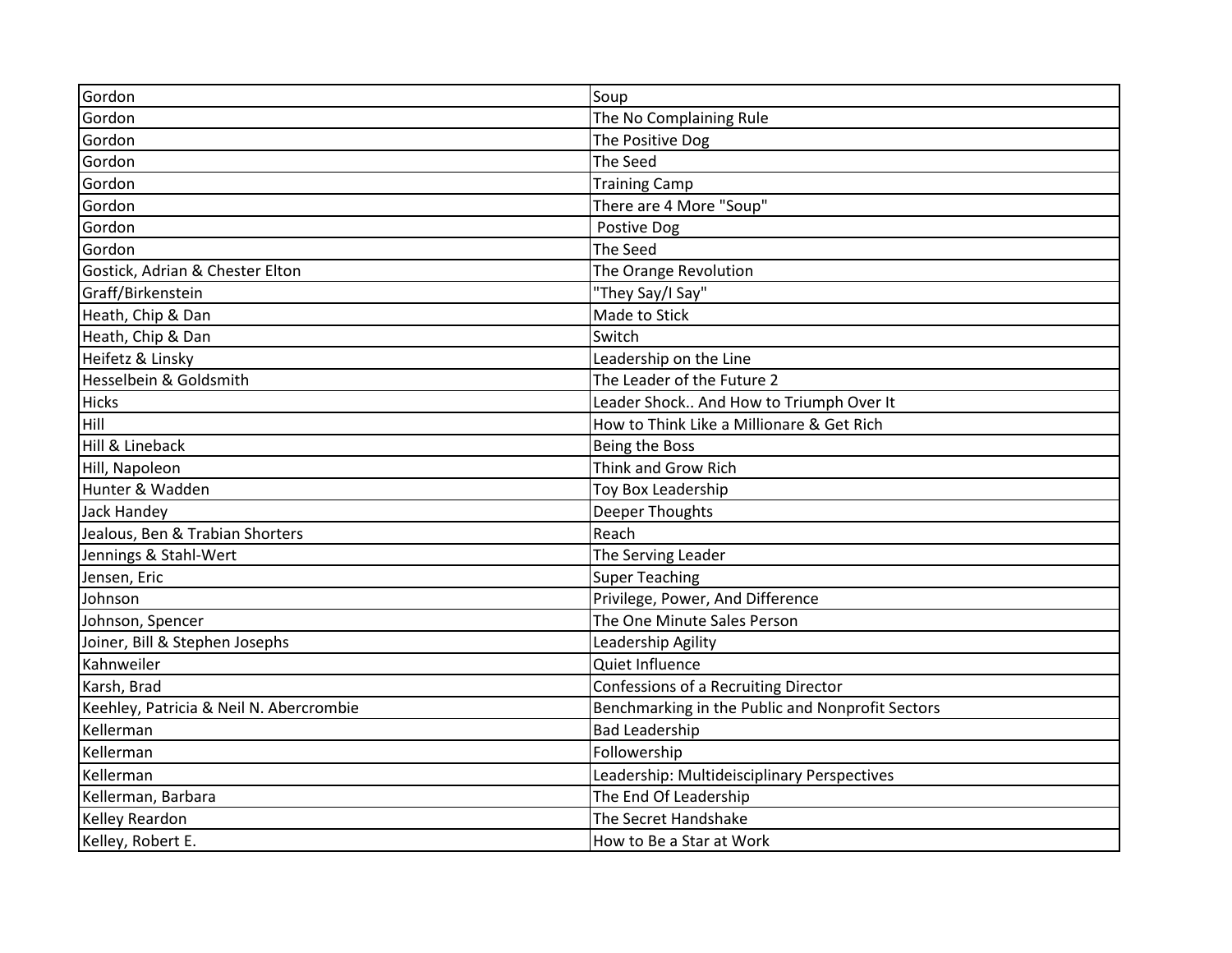| Kelly, Matthew W.                     | The Dream Manager                                      |
|---------------------------------------|--------------------------------------------------------|
| Klann                                 | <b>Building Character</b>                              |
| Kline & Saunders                      | Ten Steps to a Learning Organization [2nd Edition]     |
| Kobak                                 | How to Start A Magazine                                |
| Koegel                                | The Exceptional Presenter                              |
| Komives & Lucas & McMahon             | <b>Exploring Leadership [2nd Edition]</b>              |
| Komives/Lucas/McMahon                 | <b>Exploring Leadership</b>                            |
| Kotter                                | Accelerate                                             |
| Kouzes & Posner                       | A Leader's Legacy                                      |
| Kouzes & Posner                       | Academic Administrator's Guide to Exemplary Leadership |
| Kouzes & Posner                       | <b>Encouraging the Heart</b>                           |
| Kouzes & Posner                       | The Encouraging The Heart Workbook                     |
| Kouzes & Posner                       | The Leadership Challenge                               |
| Kouzes & Posner                       | The Leadership Challenge Planner                       |
| Kouzes/Posner                         | LP-IC Participants Workbook                            |
| Lakhiani, Vishen                      | The Code of the Extraordinary Mind                     |
| Laporte, Danielle                     | The Fire Starter Sessions                              |
| Lawford                               | The Quest for Authentic Power                          |
| Lencioni, Patrick                     | Overcoming the Five Dysfunctions of a Team             |
| Lencioni, Patrick                     | The Advantage                                          |
| Lencioni, Patrick                     | The Five Dysfunctions of a Team                        |
| Levine, Mark                          | The Fine Print of Self-Publishing                      |
| Levine, Stuart, R.                    | The Six Fundamentals of Success                        |
| Levine/Lureton                        | When Hope & Fear Collide                               |
| Levitt, Steven D. & Stephen J. Dubner | Freakonomics                                           |
| Lewis                                 | The Seven Minute Difference                            |
| Lindstrom, Martin                     | <b>Brand sense</b>                                     |
| Lombardi, Vince                       | What it takes to be Number One                         |
| Malcolm & Gladwell                    | David and Goliath                                      |
| Malinchak                             | How to be A Great Student Leader                       |
| <b>Malveaux and Perry</b>             | <b>Unfinished Business</b>                             |
| Manz/Neck                             | <b>Mastering Leadership</b>                            |
| Marquardt                             | <b>Building the Learning Organization</b>              |
| Mars                                  | Any Day                                                |
| Martin                                | The Opposable Mind                                     |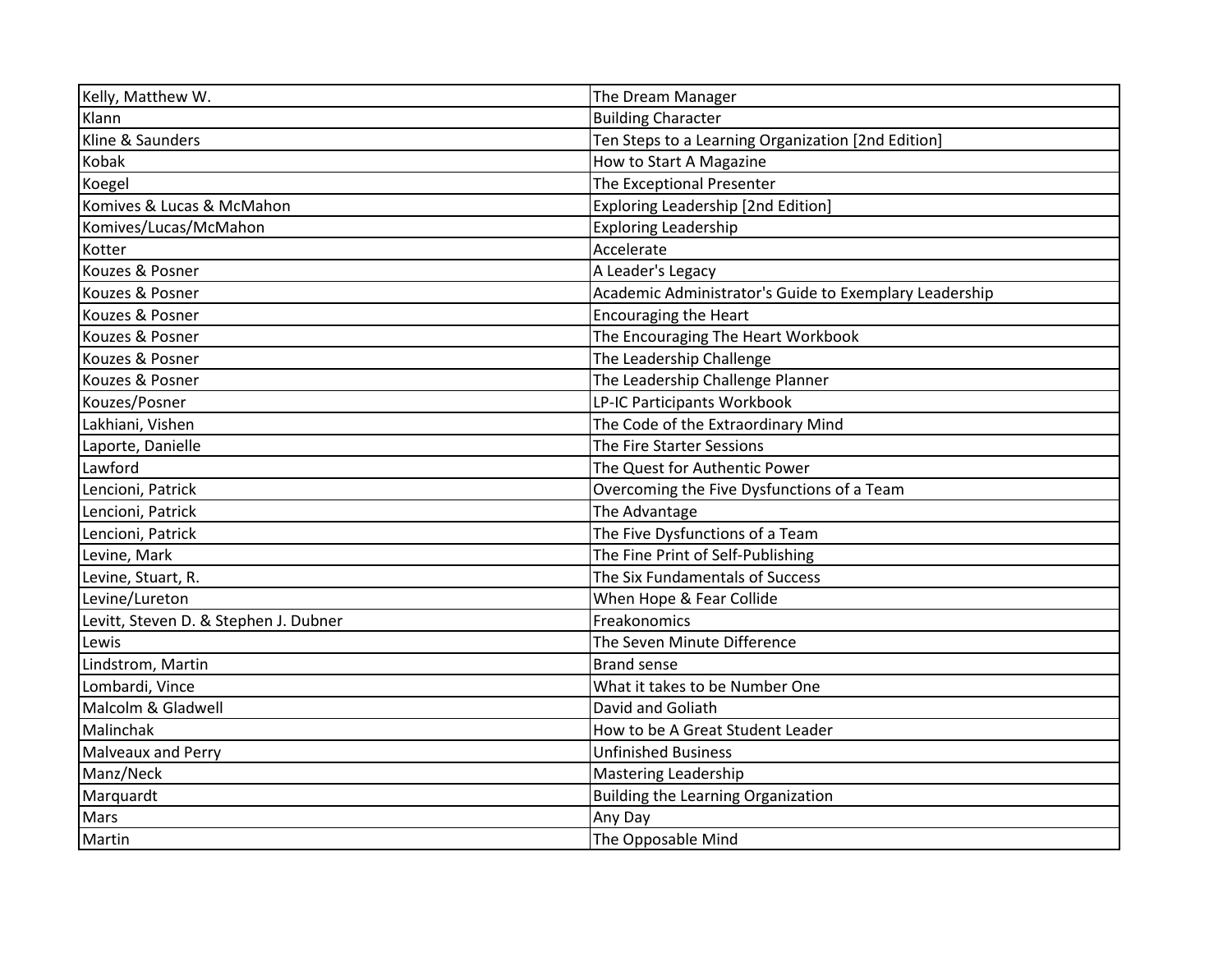| Martin/Osberg                      | <b>Getting Beyond Better</b>                       |
|------------------------------------|----------------------------------------------------|
| Maxwell                            | Life @ Work                                        |
| Maxwell, John C.                   | Developing the Leader Within You                   |
| Maxwell, John C.                   | Developing the Leaders Around You                  |
| Maxwell, John C.                   | Everyone Communicates, Few Connect                 |
| Maxwell, John C.                   | <b>Failing Forward</b>                             |
| Maxwell, John C.                   | <b>Intentional Living</b>                          |
| Maxwell, John C.                   | the 17 Indisputable Laws of Teamwork               |
| Maxwell, John C.                   | The 360° Leader                                    |
| Maxwell, John C.                   | The Difference Maker                               |
| Maxwell, John C.                   | Winning with People                                |
| McIntosh & Rina                    | Overcoming the Dark Side of Leadership             |
| McKenna, Paul Ph.D.                | Change Your Life In 7 Days                         |
| McKenna, Paul Ph.D.                | I can Make You Smarter                             |
| McKenna, Paul Ph.D.                | <b>Instant Confidence</b>                          |
| McKenna, Paul Ph.D.                | The 3 things that will change your Destiny Today!  |
| Merriam & Caffarella & Baumgartner | Learning in Adulthood                              |
| Mezeske                            | <b>Beyond Tests and Quizzes</b>                    |
| Mildred Farkash Miller             | A World Split Open                                 |
| Millman                            | Way of the Peaceful Warrior                        |
| Minor, Robert N. PhD.              | <b>Scared Straight</b>                             |
| Mlodinow, Leonard                  | Subliminal                                         |
| Molden & Hutchinson                | <b>Brilliant NLP</b>                               |
| Monica Hannan                      | The Dream Maker                                    |
| <b>NASPA</b>                       | Journal About Women in Higher Education            |
| Nelson/Spitzer                     | The 1001 Rewards and Recognition Fieldbook         |
| Newport, Cal                       | Deep Work                                          |
| No Author - need to check          | How to Talk About Hot Topics on Campus             |
| No Author - need to check          | Learning Reconsidered and Learning Reconsideresd 2 |
| Northouse                          | Leadership                                         |
| O'Connor, Joseph                   | <b>NLP Workbook</b>                                |
| O'Connor, Joseph & Andrea Lages    | <b>Coaching with NLP</b>                           |
| O'connor, Joseph & John Seymour    | <b>Introducing NLP</b>                             |
| odiorne                            | The Human Sick of Management                       |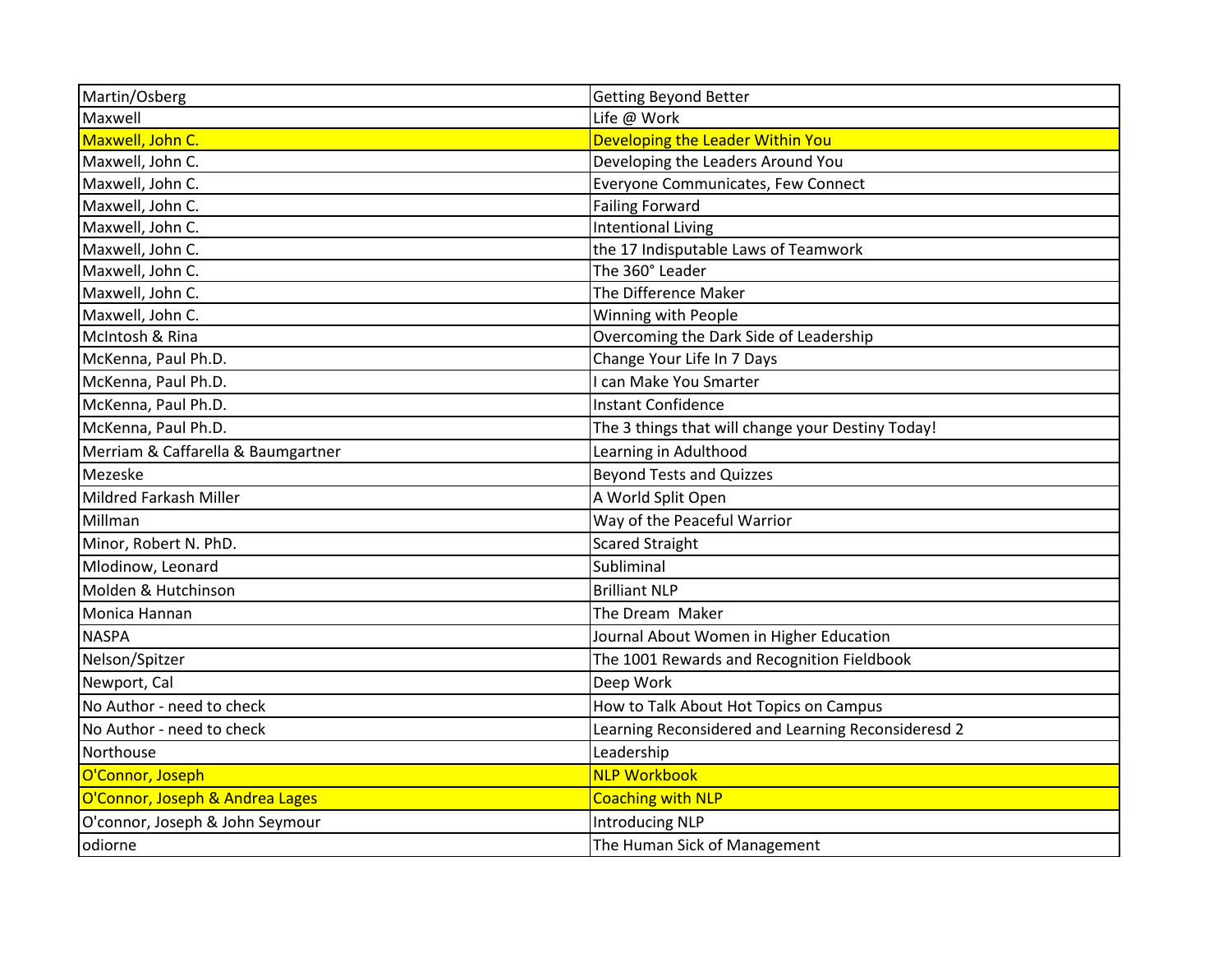| Pallant, Julie                                      | <b>SPSS</b>                                       |
|-----------------------------------------------------|---------------------------------------------------|
| Palmer                                              | The courage to Teach                              |
| Parkin                                              | <b>Tales for Trainers</b>                         |
| Parks                                               | Leadership Can Be Taught                          |
| Patrick Lencioni                                    | The Four Obsessions of an Extraordinary Executive |
| Patterson & Grenny & Maxfield & McMillan & Switzler | Influencer                                        |
| Patterson & Grenny & McMillan & Switzler            | <b>Crucial Confrontations</b>                     |
| Patterson, Greeny, McMillan, Switzler               | <b>Crucial Confrontations</b>                     |
| Paul Hersey                                         | The Situational Leader                            |
| Pearson                                             | <b>Adaptive Leadership</b>                        |
| Pearson                                             | <b>Applied Team Leadership</b>                    |
| Pearson                                             | Introduction to Leadership                        |
| Percy/Zimpler/Bruzardt                              | Creating a New Kind of University                 |
| Pershing                                            | Handbook of Human Performance Technology          |
| Pink, Daniel H.                                     | A Whole New Mind                                  |
| Porter-O'Grady & Malloch                            | <b>Quantum Leadership</b>                         |
| Quinn                                               | Deep Change                                       |
| Rath                                                | <b>Strengths Finder</b>                           |
| Robbins                                             | The Truth About Managing People                   |
| Robbins, Alexandra                                  | Pledged                                           |
| <b>Robbins, Mel</b>                                 | The 5 Second Rule                                 |
| Robert, Henry M.                                    | Robert's Rules of Order Newly Revised             |
| Roberts                                             | Deeper Learning in Leadership                     |
| Roberts & Treasure                                  | Advances in Motivation in Sport and Exercise      |
| Robles, Anthony                                     | Unstoppable                                       |
| Rosse & Levin                                       | Academic Administrator's Guide to Hiring          |
| Rotheburg                                           | <b>White Privilege</b>                            |
| Roy, T                                              | Leadership                                        |
| Ryan & Oestreich                                    | Driving Fear out of the Workplace                 |
| Sandeen & Barr                                      | <b>Critical Issues for Student Affairs</b>        |
| Sayre, Kent                                         | Unstoppable Confidence                            |
| Schuh, John H. & M. Lee Upcraft                     | Assessment Practice in Student Affairs            |
| Schwartz                                            | The Magic of Thinking Big                         |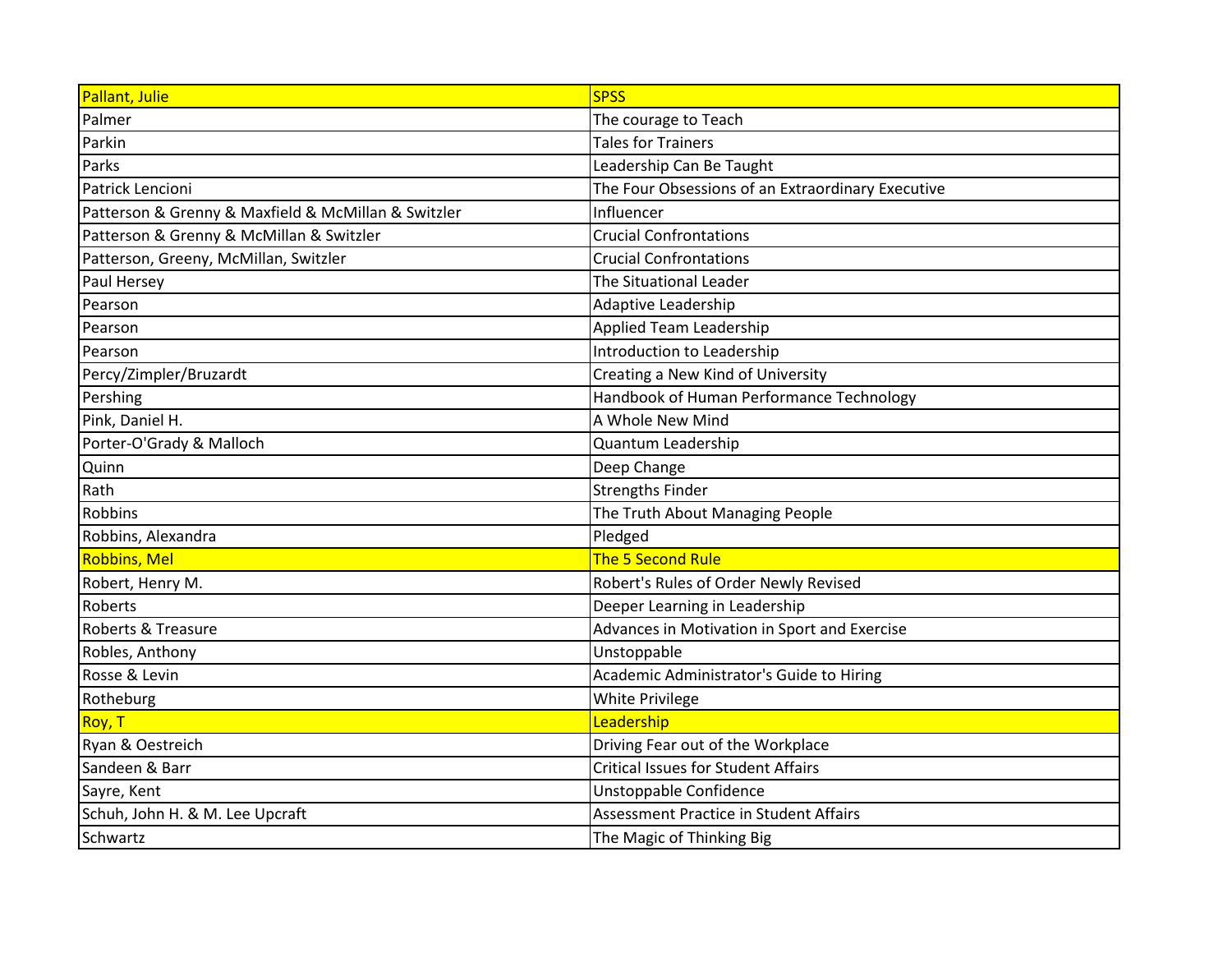| Scott, Susan                                   | <b>Fierce Conversations</b>                                       |
|------------------------------------------------|-------------------------------------------------------------------|
| Seidman, Dov                                   | How                                                               |
| Selingo, Jeffrey J.                            | College (Un)Bound                                                 |
| Senge                                          | Rethinking Leadership                                             |
| Senge, Peter M.                                | Schools that Learn V                                              |
| Senge, Peter M. et. All                        | The Fifth Discipline                                              |
| Senge, Peter M. et. All                        | The Fifth Discipline Fieldbook                                    |
| <b>Shermer, Michael</b>                        | <b>Secrets of Mental Math</b>                                     |
| Shickler, Scott & Jeff Waller                  | The Seven Mindsets to live your life                              |
| Shickler/Waller                                | The 7 Mindsets to Live Your Ultimate Life                         |
| Shriberg, Arthur & David                       | Practicing Leadership                                             |
| Silberman                                      | People Smart                                                      |
| Silbiger, Steven                               | The 10-day MBA                                                    |
| Sincero                                        | You are a Badass                                                  |
| Snow                                           | Leassons from the Mouse                                           |
| Solem/Pike                                     | 50 Creative Training Closers                                      |
| Stage/Watson/Terrell                           | <b>Enhancing Student Learning</b>                                 |
| <b>Stan Pearson II</b>                         | Just Because I Am                                                 |
| Stephenson                                     | How Youth can Succeed                                             |
| Sternberg                                      | Successful Inteligence                                            |
| Stevens/Levi                                   | Intro to Rubrics                                                  |
| Strange/Banning                                | <b>Educating by Design</b>                                        |
| Suzuki/Ponterotto                              | Handbook of Multicultar Assessment                                |
| <b>Taylor Hartman</b>                          | <b>Color Your Future</b>                                          |
| Terell/Gold                                    | New Roles for Educational Fundraising & Institutional Advancement |
| Thompson                                       | The Congruent Life                                                |
| Toogood                                        | The Articulate Executive                                          |
| Tough, Paul                                    | <b>How Children Succeed</b>                                       |
| Tulgan                                         | It's Okay to be the Boss                                          |
| Underwood                                      | What's your Corporate IQ?                                         |
| Upcraft & Schuh                                | <b>Assessment in Student Affairs</b>                              |
| Upcraft, M. Lee, John N. Gerdner, & Associates | The Freshman Year Experience                                      |
| <b>Useem</b>                                   | Leading Up                                                        |